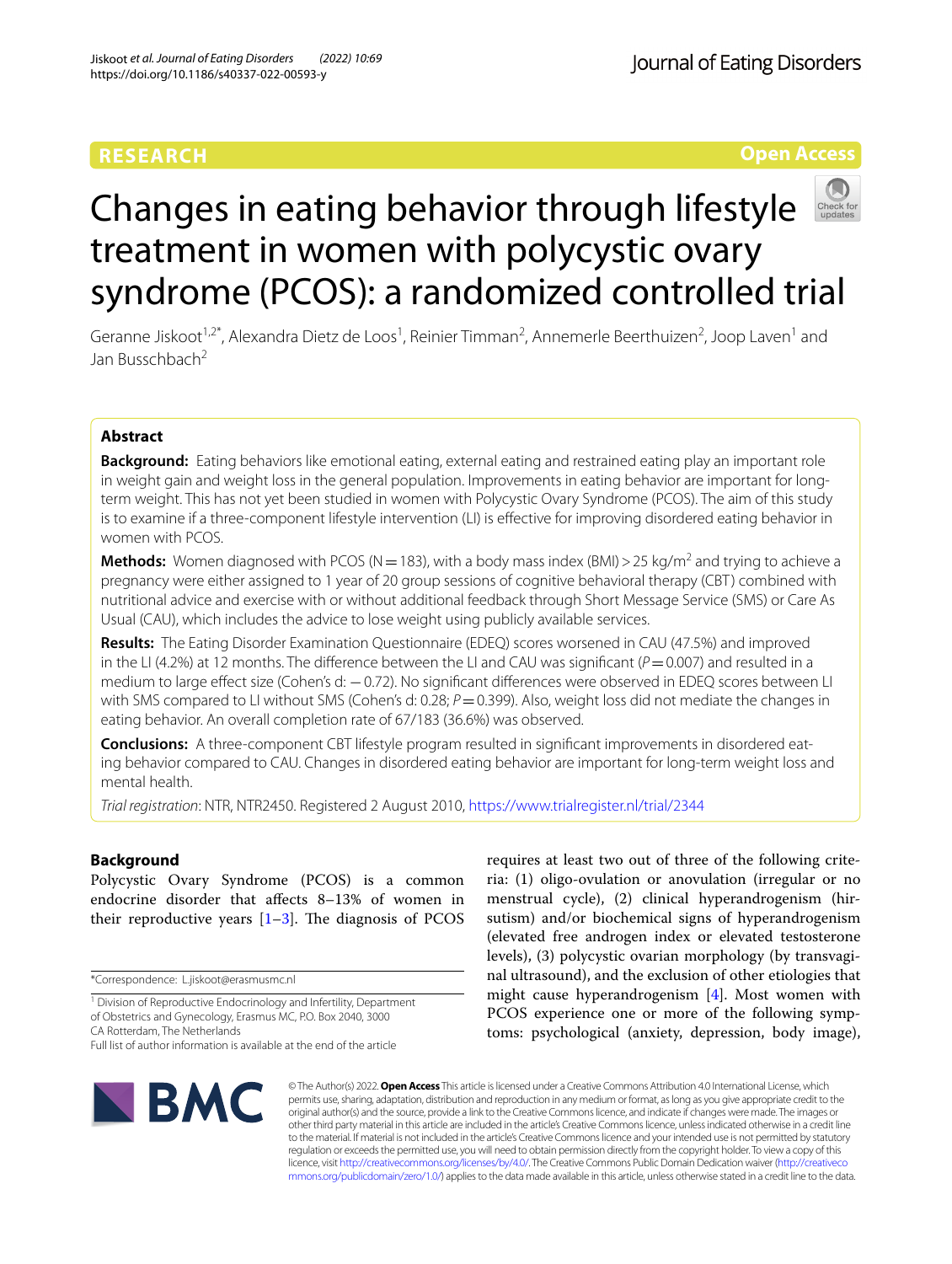reproductive (irregular menstrual cycles, hirsutism, acne and infertility) and metabolic (insulin resistance, metabolic syndrome, prediabetes and type 2 diabetes) [[5](#page-9-3), [6](#page-9-4)]. The prevalence of overweight and obesity is significantly higher in women diagnosed with PCOS compared to women without PCOS [[6,](#page-9-4) [7\]](#page-9-5). Most women with PCOS have overweight or obesity throughout their entire lifespan [[8,](#page-9-6) [9](#page-9-7)]. Weight loss can improve psychological, reproductive, and metabolic features of PCOS and is therefore the frst line treatment [[10\]](#page-9-8).

Besides obesity, many women with PCOS experience depressive and anxiety complaints, have lower self-esteem and experience a more negative body-image compared to women without PCOS  $[11-13]$  $[11-13]$  $[11-13]$ . Other psychological aspects such as a lower quality of life and disordered eating have a major impact on women with PCOS [[14](#page-9-11)].

Feeding and eating disorders, such as anorexia nervosa, bulimia nervosa and binge eating disorder (BED) are diagnosed according to the 5th version of the Diagnostic and Statistical Manual of Mental Disorders (DSM-5) [\[15](#page-9-12)]. Besides these official eating disorders, many individuals do not fulfll all the criteria of an eating disorder while having disordered eating patterns [[16](#page-9-13)]. Disordered eating includes the full spectrum of eating-related problems like emotional eating, restrained eating and episodes of binge eating  $[17]$  $[17]$  $[17]$ . The Dutch Eating Behavior Questionnaire (DEBQ) was developed to measure three types of eating behavior: emotional eating, external eating and dietary restraint [[18\]](#page-9-15). Emotional eating is defned as eating in response of stress or negative emotions [[19\]](#page-9-16) and is associated with overweight and weight gain [\[20\]](#page-9-17). Following a strict diet is considered a risk factor for emotional eating [[21\]](#page-9-18). External eating is defned as overeating in response to the sight and smell of attractive food [[22\]](#page-9-19). External eating is associated with a higher body mass index (BMI) and overweight. Emotional eating tends to co-occur with external eating [[22\]](#page-9-19). Restrained eating refers to "chronic dieting" or intentional restriction of food intake to infuence body weight, often interrupted with episodes of overeating (or eating more than wanted). After these periods of overeating or eating "forbidden" foods, restraint eaters tend to consume more in general [\[23,](#page-9-20) [24](#page-9-21)].

Most treatments for obesity are designed to increase dietary restraint. The problem of these restricted diets is that participants regain most of the lost body weight after stopping the diet. In fact, restricted diets work counterproductive with some patients even ending up weighing more than before the diet [[25](#page-9-22)]. Restricted diets are also a significant contributor to binge eating  $[26]$  $[26]$ . Therefore, the treatment of people who have obesity should be tailored based on the type of eating behavior and focus on emotion regulation skills to achieve long term weight loss [[22\]](#page-9-19). Cognitive behavioral therapy (CBT) is recognized as the frst-line psychological treatment for obesity to develop healthy eating behavior [\[27](#page-9-24)].

and seems Also, CBT has proven to be efective for individuals with bulimia nervosa and binge eating disorder [[28\]](#page-9-25). In women with PCOS, the odds for bulimia nervosa (OR 1.37), binge eating (OR 2.95) and any eating disorder (OR 1.96) are higher than in the general population [\[29\]](#page-9-26). Binge eating symptoms were more often present in women with PCOS compared to healthy controls [[30\]](#page-9-27). Besides the increased odds for eating disorders, many women with PCOS have disordered eating behavior like emotional eating, dietary restraint and episodes of binge eating  $[31]$  $[31]$  $[31]$ . The odds for disordered eating were four times higher in women with PCOS compared to control [[31](#page-9-28)]. Also, women with PCOS score higher on the Eating Disorder Examination Questionnaire (EDEQ) than women in the general population [\[31](#page-9-28)]. Especially the group of women with PCOS who also have obesity or high depression scores seems at risk for disordered eating [[32\]](#page-9-29). Contrary to these results, Larsson and colleagues found no signifcant diferences for restrained eating, uncontrolled eating, or emotional eating between women with PCOS and women without PCOS. However, women with PCOS did have higher scores on the Eating Attitudes Test compared with women without PCOS before and after adjustment for age and BMI [\[33](#page-9-30)]. This self-report questionnaire is used to assess the symptoms of eating disturbances and eating disorders. A higher score indicates more preoccupation with food consumption. This suggests that women with PCOS have greater weight and dieting concerns than women in the general population.

Weight loss by a three-component lifestyle intervention is recommended as frst-line treatment for women with PCOS [\[34](#page-9-31)]. Compared to one or two-component lifestyle interventions, three-component lifestyle interventions have the biggest efect to establish a long-term weight loss in general [[35\]](#page-9-32). These three-component lifestyle interventions should consist of: development of a healthy diet in combination with exercise and behavioral changes. Cognitive behavioral therapy (CBT) is used in obesity treatment as a technique for behavioral change. CBT is used for challenging and changing dysfunctional eating and body-related beliefs and schemas to develop and maintain a healthier eating pattern [\[36](#page-9-33)]. Important principles and techniques of the CBT component are self-monitoring, realistic and achievable goal setting, control of stressful stimuli and triggers, and promotion of alternative behaviors during emotional situations or negative mood states [[37\]](#page-9-34).

A lifestyle intervention (LI) was designed to examine the efectiveness of a 1-year three-component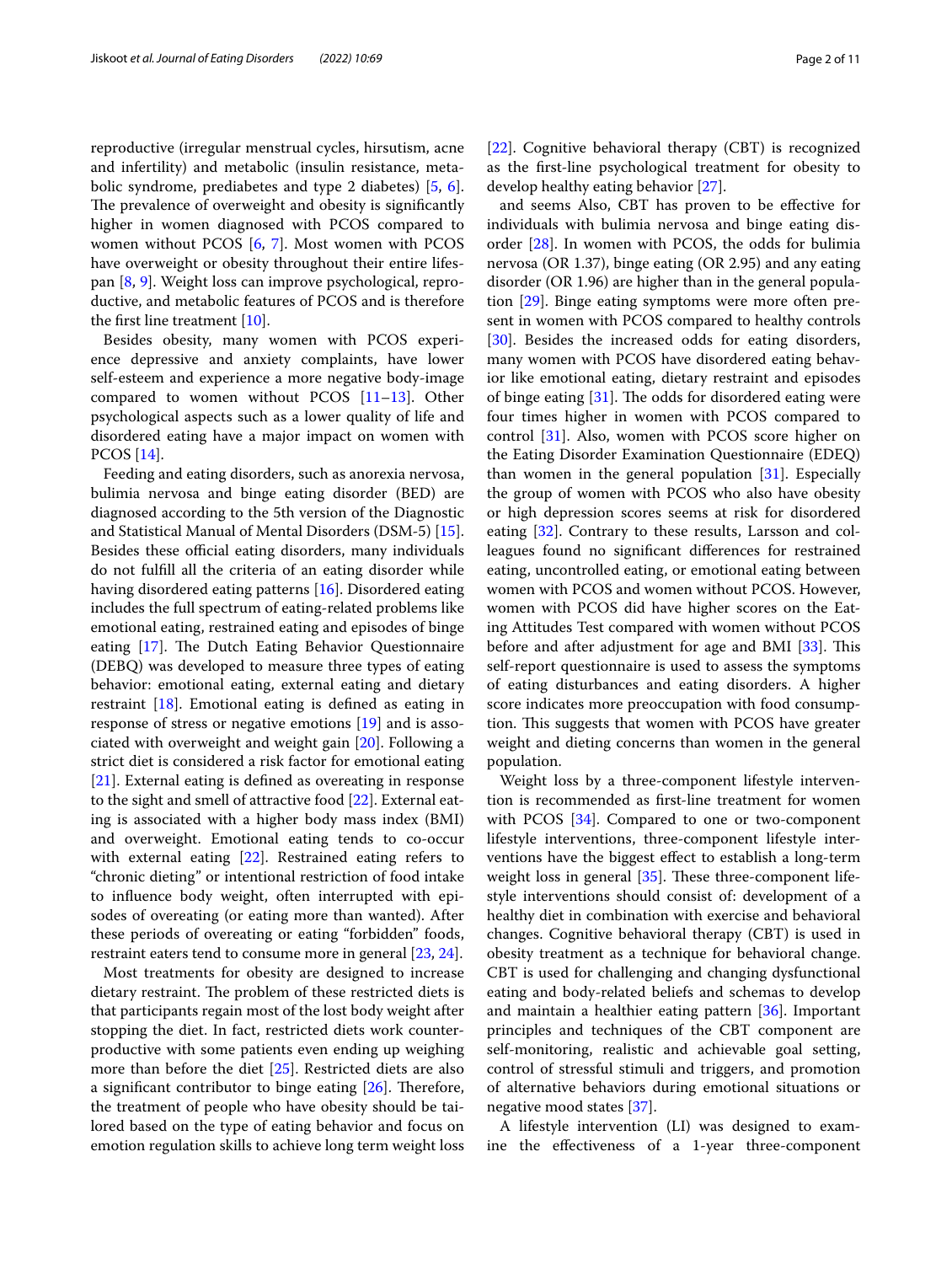multidisciplinary program with or without Short Message Service (SMS) for women with PCOS and a BMI above 25  $\text{kg/m}^2$ . The mean weight loss was 2.32 kg in care as usual (CAU), 4.65 kg in lifestyle without SMS (LI without SMS) and 7.87 kg in lifestyle with SMS (LI with SMS). More weight loss was observed in LI compared to CAU  $(P<0.001)$  and even more in LI with SMS compared to LI without SMS  $(P=0.017)$  [\[38](#page-9-35)]. The current LI was designed to change behavior and achieve weight loss through a heathier lifestyle. Therefore, three hypotheses will be tested in this analysis of a secondary outcomes: (1) a three-component LI (with or without SMS) is more efective than CAU for improving disordered eating behavior, (2) LI with SMS is more efective than LI without SMS and (3) androgens, weight and depression mediate the efects of LI on disordered eating behavior.

## **Material and methods**

#### **Study design**

We performed a longitudinal randomized controlled trial (RCT) measuring the efectiveness of a three-component multidisciplinary 1-year LI in women with PCOS and overweight or obesity. This study was approved by the Medical Research Ethics Committee of the Erasmus MC in Rotterdam; reference number MEC 2008-337 and registered at the Dutch Trial registration: reference number NTR2450. The current study on eating behavior represents an analysis of a secondary outcome. The results of the primary outcome (weight loss) and the design of the intervention have been described previously [\[38](#page-9-35), [39\]](#page-9-36).

## **Participants**

We conducted this RCT at the Division of Reproductive Endocrinology and Infertility, Department of Obstetrics and Gynecology of the Erasmus MC, Rotterdam, the Netherlands. Women were eligible if they were diagnosed with PCOS according to the Rotterdam 2003 consensus criteria, had a BMI above 25 kg/m<sup>2</sup>, between 18 and 38 years old and would like to become pregnant. Women with inadequate command of the Dutch language, severe mental illness, obesity with another somatic cause, ovarian tumors that lead to an androgen excess, adrenal diseases, had other malformations of their internal genitalia or who were pregnant, were not eligible for the study.

At baseline, and at 3-, 6-, 9- and during the follow-up at 12-months, all participants attended the outpatient clinic for standardized screening. All outcome measures were assessed during this screening. The screening included a family and reproductive history, anthropomorphometric and ultra-sonographic assessments. Participants also completed the Dutch Eating Behavior Questionnaire (DEBQ), EDEQ and Beck Depression Inventory-II (BDI-II) questionnaires at all these time points.

## **Lifestyle intervention (LI)**

The lifestyle treatment aimed at  $(1)$  changing cognitions through CBT; (2) developing healthy dietary habits; (3) encouraging and promoting physical daily activity, and; (4) activating social support. The intervention consisted of 20 group sessions of 2.5 h over the course of 12 months and was carried out by a multidisciplinary team. During the frst three months, group sessions were scheduled every week. After three months, the interval changed to by weekly and after six months to once a month. During the last three months of the intervention, no meetings were planned. The first  $1.5$  h of every group session was supervised by a psychologist/CBT trainer and a dietician. The last hour of each session was supervised by two physical therapists. The Dutch Food Guide was used as a guideline for a healthy diet and daily amounts for the diferent food groups [[40](#page-9-37)]. Participants were advised to make small changes in their daily life according to this guideline. No caloric restriction was advised. More information about which CBT techniques were used at each session and information about the daily amounts according to the Dutch Food Guide were described in the study protocol [[39](#page-9-36)]. Drop-out is a well-known problem in lifestyle programs, therefore we used an outreach approach to motivate participants to come to the group meetings, unless the participant indicated to withdraw from the study. Participants were called or emailed several times when they were not present during a group-meeting to motivate them to come to the next meeting. Participants were allowed to be absence during 3 group meetings and needed to attend 17 out of the 20 meetings.

## **Lifestyle intervention with additional short message service (LI with SMS)**

After 3 months of LI, half of the participants in the LI received additional support by tailored SMS via their mobile phone. Participants sent weekly self-monitored information regarding their diet, physical activity and emotions by SMS to the psychologist. Participants received feedback on their messages to provide social support, encourage positive behavior and empower behavioral strategies. Besides, participants received two messages per week addressing eating behavior.

## **Care as usual (CAU, control group)**

The CAU group had 4 short, unstructured consultations with their treating physician during the standardized screenings at our outpatient clinic at 3, 6, 9 and 12 months. Participants in the CAU group were encouraged to lose weight through publicly available services (i.e. diets, visiting a dietician, going to the gym or participating in public programs such as Weight Watchers®).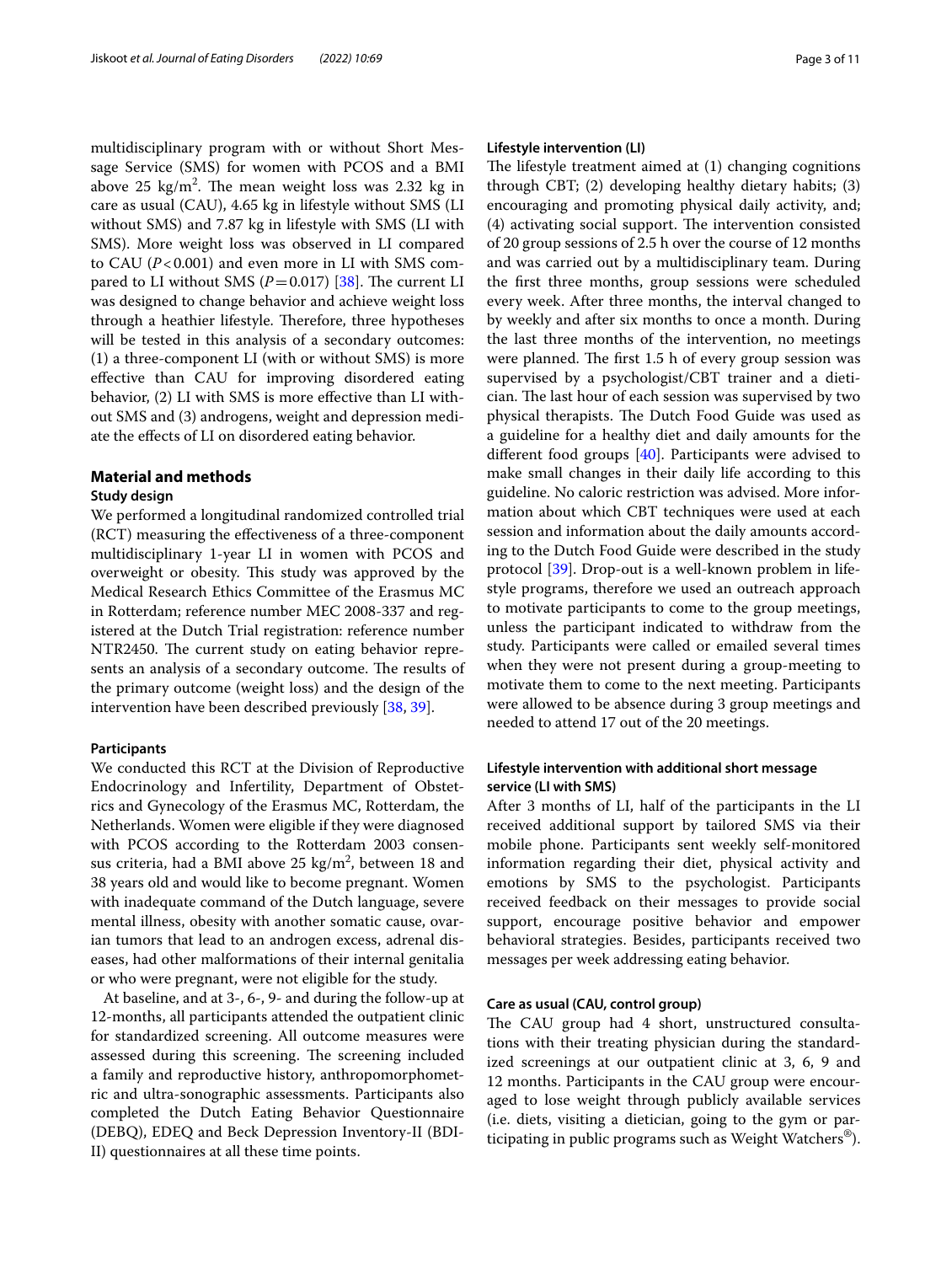The physician also mentioned the risk of overweight for both mother and child, and the relation between overweight and fertility.

#### **Randomization**

At baseline, participants were randomized at a 1:1:1 ratio using a computer-generated random numbers table by a research nurse. Participants who were assigned to either: (1) 20 CBT lifestyle group sessions including 9 months of electronic feedback through Short Message Service (SMS) via their mobile phone (LI with SMS) 2) 20 CBT lifestyle group sessions without SMS (LI without SMS) or 3) to the control group who received usual care (CAU). Written informed consent was obtained from all participants before the study. At baseline, 60 participants were randomized to CAU, 60 to LSLI with SMS and 63 participants to LSLI without SMS, resulting in a total of 183.

#### **Questionnaires**

Eating behavior was measured with the Dutch Eating Behavior Questionnaire (DEBQ) and the Eating Disorder Examination Questionnaire (EDEQ). Depression was measured with the Beck Depression Inventory-II (BDI-II) at the start, 3, 6, 9 and 12 months:

The DEBQ  $[18]$  $[18]$  was used to assess eating in response to emotions with two dimensions called difuse and clearly labeled emotions [13 items in total]. The diffuse emotion dimension (four items) and eating in response to clearly labeled emotions (9 items) can be summed. The two other subscales are: eating in response to the sight or smell of food (external eating, 10 items), and eating less than desired to lose or maintain body weight (dietary restraint, 10 items). This questionnaire consists of 33 items measuring 3 subscales. The subscale scores range between 1 and 5, with a higher score refecting a higher degree of the relevant eating behavior. The EDEQ  $[41, 42]$  $[41, 42]$  $[41, 42]$  $[41, 42]$  was used to measure specific eating disorders. The Dutch version consists of 36 items measuring 4 subscales: restraint, shape concerns, weight concerns, eating concerns, and a global score. The subscale scores range between 0 and 6. A higher score indicates more severe eating psychopathology. A global score or subscale score of 4 or higher is considered clinically signifcant. In women with PCOS, a mean EDEQ score of 2.38 has been reported compared to 1.29 in the general population [[31\]](#page-9-28).

The BDI-II is a validated and widely used questionnaire in depression trials assessing the severity of depressive symptoms over the previous 2 weeks, according to the DSM-5 criteria. The BDI-II is a 21-item self-report questionnaire with items rated on a 4-point scale (0–3) and are summed to give a total score (range 0–63). A higher score on the BDI-II denotes more severe depression. Scores of 0–13 indicate minimal depression, 14–19 (mild depression), 20–28 (moderate depression) and 29–63 (severe depression) [[43\]](#page-9-40).

## **Statistical considerations**

The power calculation was based on the primary outcome of the LI intervention: weight (kg). The method described by Aberson [\[25](#page-9-22)] was applied, with a power of 0.90, a 2-sided alpha of 0.025 (corrected for the interim analysis as described in the study protocol) and 5 repeated measures linearly decreasing. All variables were analyzed based on the intention-to-treat population, defned as all allocated participants. Multilevel or mixed regression modeling was applied for longitudinal outcomes. Mixed modeling can efficiently deal with missing data and unbalanced time-points  $[44, 45]$  $[44, 45]$  $[44, 45]$ . This means that, additionally, patients without complete follow-ups could be included in the analyses, without imputation. Study group, linear and logarithmic time and interactions were included as independent variables. The deviance statistic [[46\]](#page-9-43) using restricted maximum likelihood [[47](#page-9-44)] was applied to determine the covariance structure thus taking into account the situation when e.g. the deviation at baseline is diferent from the deviations at follow-ups. In the case of a non-normal distribution, a bootstrap procedure with 10,000 samples was performed to obtain a more reliable outcome. The bootstrap mixed model analyses were performed utilizing IBM Corp (Released 2017. IBM SPSS Statistics for Windows, Version 25.0. Armonk, NY: IBM Corp). To test if weight, depression, androgens, insulin, the homeostatic model assessment for insulin resistance (HOMA-IR) and cortisol mediated the efect of LI on eating behavior, we used multilevel longitudinal mediation or indirect efect analyses. We selected these potential mediators based on a literature search, to limit the possibility of overftting the mediation models. Paths α, β, τ and τ′ were estimated employing multilevel regression analyses. Firstly, we determined whether paths β were significant. When path  $β$  was not significant, mediation is unlikely. We adjusted the Sobel-Goodman test for the indirect efect of the independent variable on the dependent variable as reported by MacKinnon and Dwyer [[48\]](#page-10-0) following the recommendations by Krull and MacKinnon  $[49]$  $[49]$  $[49]$  for multilevel mediation analyses. The signifcance of the mediated efect is given by [\[50\]](#page-10-2):

$$
Z_{median} = \frac{\alpha \beta}{\sqrt{\beta^2 SE_{\beta}^2 + \alpha^2 SE_{\beta}^2 + SE_{\alpha}^2 SE_{\beta}^2}}
$$

Cohen's d efect sizes were calculated by dividing the diferences between time-point and baseline estimations by the estimated baseline standard deviation. The guidelines of Cohen were used: efect sizes of 0.20 were considered as small, 0.50 as medium and 0.80 as large [\[51](#page-10-3)]. *P*-values<0.05 were considered signifcant.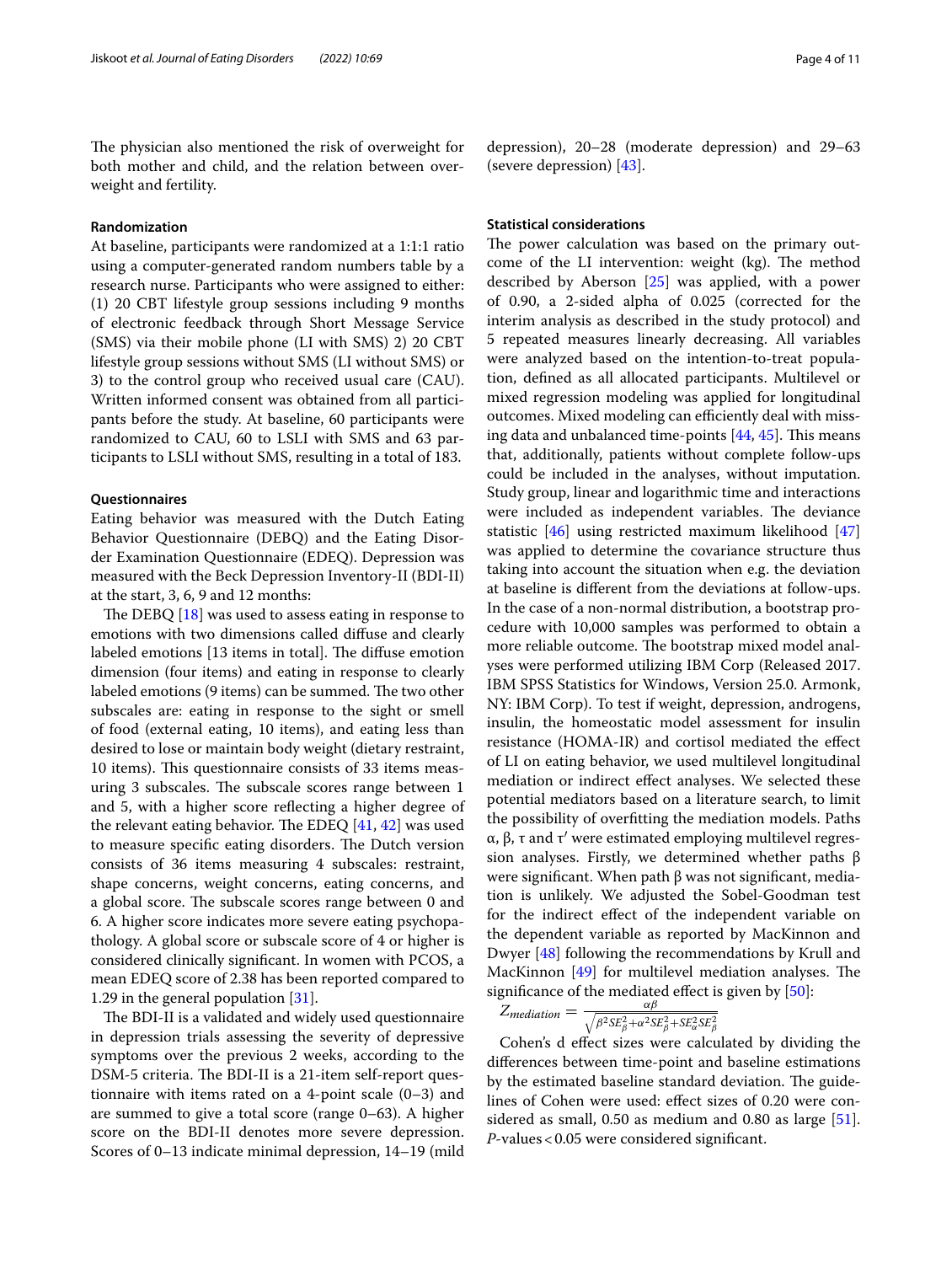## **Results**

Between August 2nd 2010 and March 11th 2016, all 535 eligible women were asked to participate and 209 provided written informed consent, of whom 26 were included in a pilot study. At baseline, 60 participants were randomized to CAU, 60 to LI with SMS and 63 participants to LI without SMS, resulting in a total of 183. Of these 183 participants, 24 completed CAU, 16 completed LI with SMS and 27 completed LI without SMS. An overall completion rate of 67/183 (36.6%) was observed, Fig. [1.](#page-4-0) At baseline, 179 participants flled in eating behavior questionnaires. In total, 394 measurements were available for these analyses. The baseline characteristics of the participants are shown in Table [1.](#page-5-0)

## **Changes in EDEQ scores**

EDEQ global scores worsened in CAU by 47.5% and improved during LI by 4.2%. The difference between the CAU and LI group was significant (Cohen's d:  $-0.72$ ;  $P=0.007$ ), Table [2](#page-6-0). No significant differences were observed in EDEQ global scores between LI with SMS compared to LI without SMS (Cohen's d: 0.28;  $P = 0.399$ ). During the study period, no signifcant diference was observed for EDEQ restraint  $[A]$   $(P=0.254)$  and eating concern [D]  $(P=0.116)$  between CAU compared to LI. Furthermore, the shape concern [B]  $(P=0.016)$  and weight concern [C] subscale  $(P=0.007)$  changed signifcantly between CAU compared to LI, Table [2](#page-6-0). If we compared the diference between LI without SMS and LI with SMS, no diferences were found for the EDEQ global score ( $P=0.399$ ), shape concern ( $P=0.992$ ) weight concern ( $P=0.790$ ) and eating concern ( $P=0.954$ ) between these two groups. Only for the restraint subscale, we found a signifcant diference between LI without SMS and LI with SMS  $(P=0.015)$ . During LI without SMS restrained eating scores remained stable while restrained eating scores worsened in LI with SMS, Table [2.](#page-6-0)

## **Changes in DEBQ scores**

The DEBQ subscales emotions (Cohen's d: −0.23; P=0.311), restraint (Cohen's d: −0.09; *P*=0.761) and external eating (Cohen's d: −0.10; *P*=0.675) did not change signifcantly in CAU compared to LI. Also, the two dimensions difuse emotions (Cohen's d: −0.30; *P*=0.181) and clearly defned emotions (Cohen's d: −0.18; *P*=0.457) did not change signifcantly in CAU compared to LI. The same pattern was found if we compared LI without SMS to LI with SMS: emotions (Cohen's d: −0.18; *P*=0.471), restraint (Cohen's d: 0.26; *P*=0.372) and external eating (Cohen's d: 0.40;  $P = 0.142$ ). The two dimensions for emotional eating, difuse emotions (Cohen's d: 0.04;  $P = 0.855$ ) and clearly defined emotions

<span id="page-4-0"></span>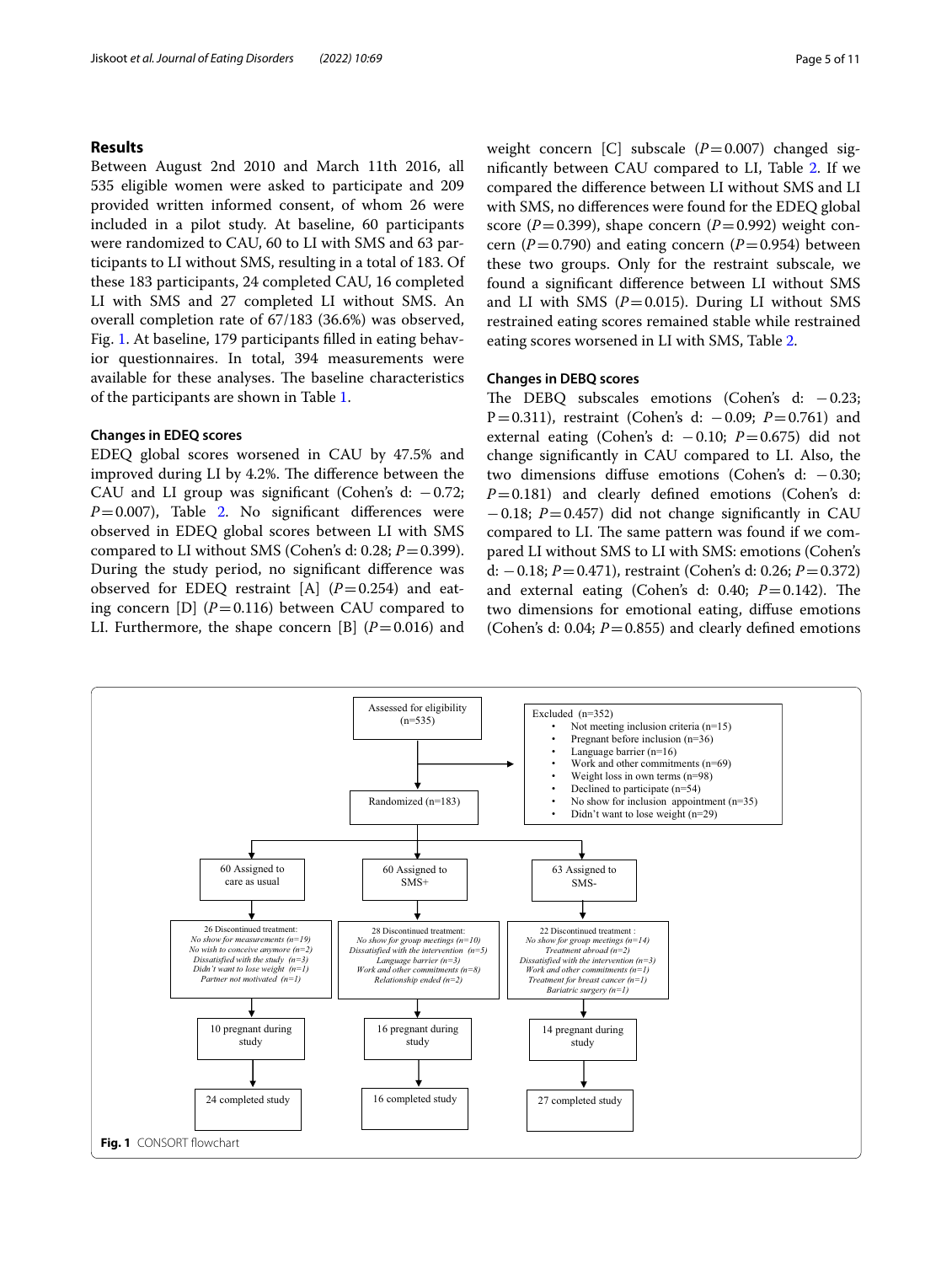|                                 | CAU ( $N = 60$ ) Median [IQR] | LI without SMS ( $N = 61$ ) Median<br>[IQR] | LI with SMS<br>$(N=58)$ Median<br>[IQR] |  |
|---------------------------------|-------------------------------|---------------------------------------------|-----------------------------------------|--|
| EDEQ total                      | $1.7$ [0.13-2.7]              | $1.8$ [0.0-3.1]                             | $2.1$ [0.8-2.8]                         |  |
| Restrained eating               | $1.4 [0.0 - 2.6]$             | $1.2$ [0.0-2.6]                             | $1.3$ [0.2-2.9]                         |  |
| Shape concern                   | $2.4$ [0.0-3.4]               | $2.6$ [0.0-4.3]                             | $2.8$ [0.7-3.7]                         |  |
| Weight concern                  | $2.1$ [0.1-3.6]               | $2.4 [0.0 - 3.8]$                           | $2.7$ [0.8-3.8]                         |  |
| Eating concern                  | $0.4$ [0.0-1.4]               | $0.2$ [0.0-1.4]                             | $0.8$ [0.0-1.8]                         |  |
| <b>DEBQ</b>                     |                               |                                             |                                         |  |
| Emotional eating                | $2.4$ [1.9-2.9]               | $2.9$ [1.9-3.4]                             | $2.7$ [ $2.0 - 3.5$ ]                   |  |
| Clearly defined emotions        | $2.3$ [1.7-2.8]               | $2.7$ [1.8-2.7]                             | $2.7$ [1.9-3.6]                         |  |
| Diffuse emotions                | $2.9$ [ $2.0 - 3.3$ ]         | $3.3$ [ $2.0 - 3.9$ ]                       | $3.3$ [2.3-4.0]                         |  |
| Restrained eating               | $3.2$ $[2.8 - 3.6]$           | $3.0$ $[2.7 - 3.4]$                         | $3.1$ $[2.7 - 3.6]$                     |  |
| External eating                 | $2.7$ [ $2.2 - 3.0$ ]         | $2.9$ [ $2.5 - 3.3$ ]                       | $2.9$ [ $2.4 - 3.1$ ]                   |  |
| Age (year)                      | 28.0 [26.0-32.0]              | 30.0 [27.0-33.0]                            | 28.0 [26.0-32.0]                        |  |
| Attempting to conceive (months) | 24.0 [13.0-61.0]              | 24.0 [14.0-48.0]                            | 20.0 [8.0-31.0]                         |  |
| Weight (kg)                     | 84.0 [79.0-97.3]              | 89.0 [80.0-104.0]                           | 94.5 [85.0-106.3]                       |  |
| BMI ( $kg/m2$ )                 | 30.6 [29.3-34.4]              | 33.5 [30.5-36.0]                            | 33.6 [31.0-36.8]                        |  |
| Weight loss (5%)                | 21.8 [8.5-45.5]               | 52.8 [23.2-80.5]                            | 85.7 [51.3-97.2]                        |  |
| Weight loss (10%)               | $6.8$ [1.7-23.5]              | 12.2 [3.2-36.7]                             | 45.9 [15.4-79.8]                        |  |
| Modified Ferriman-Gallwey score | $3[1-6]$                      | $4[2-9]$                                    | $3[1-9]$                                |  |
|                                 | N(%)                          | N(%)                                        | N(%)                                    |  |
| Binge eating episodes           | 25(41.7)                      | 36(57.1)                                    | 25(41.7)                                |  |
| Menstrual cycle                 |                               |                                             |                                         |  |
| Oligomenorrhea                  | 51 (85.0)                     | 52 (85.2)                                   | 37 (63.8)                               |  |
| Amenorrhea                      | 6(10.0)                       | 7(11.5)                                     | 17(29.3)                                |  |
| Regular                         | 3(5.0)                        | 2(3.3)                                      | 2(3.4)                                  |  |
| Caucasian                       | 19 (32.2)                     | 20 (32.8)                                   | 26 (44.8)                               |  |
| Education                       |                               |                                             |                                         |  |
| Low                             | 7(11.7)                       | 4(6.6)                                      | 5(8.6)                                  |  |
| Intermediate                    | 17(28.3)                      | 23 (37.7)                                   | 23 (39.7)                               |  |
| High                            | 6(10.0)                       | 16(26.2)                                    | 11(19.0)                                |  |

## <span id="page-5-0"></span>**Table 1** Baseline characteristics by trial group

*IQR* interquartile range, *CAU* care as usual, *LI without SMS* lifestyle without short message service, *LI with SMS* lifestyle with short message service, *EDEQ* Eating disorder examination questionnaire, *DEBQ* dutch eating behavior questionnaire

(Cohen's d:  $-0.28$ ;  $= 0.296$ ) did not change significantly between LI with or without SMS, Table [3](#page-7-0).

## **Mediation of androgens, weight and depression**

A mediating variable M is a variable that lies within the causal chain between an independent variable X and a dependent variable Y and represents the mechanism of change (Fig. [2](#page-7-1)). Panel A indicates a hypothetical causal relationship in which the lifestyle intervention (X) afects eating behavior measured with the EDEQ global score (Y). In Panel B, this relationship is hypothesized to be mediated: the lifestyle intervention (X) is hypothesized to reduce weight (M), which in turn would reduce EDEQ global scores (Y). In this way, the efect of the lifestyle intervention on eating behavior should primarily take place through paths a and b, rather than through path  $τ'$ . As a result, we found no mediation in the relationship between lifestyle and EDEQ global scores with weight as a mediator  $(P=0.832)$ . We also tested 9 other potential mediators (testosterone, androstenedione, dehydro-epiandrosterone (DHEA), insulin, HOMA-IR, cortisol, oligomenorrhea and depression. We found no mediation by these variables in the relationship between lifestyle and EDEQ global scores over time. These results indicate that metabolic features of PCOS, sex steroids, weight and psychological measures were not involved in the observed efects of LI on eating behavior over time.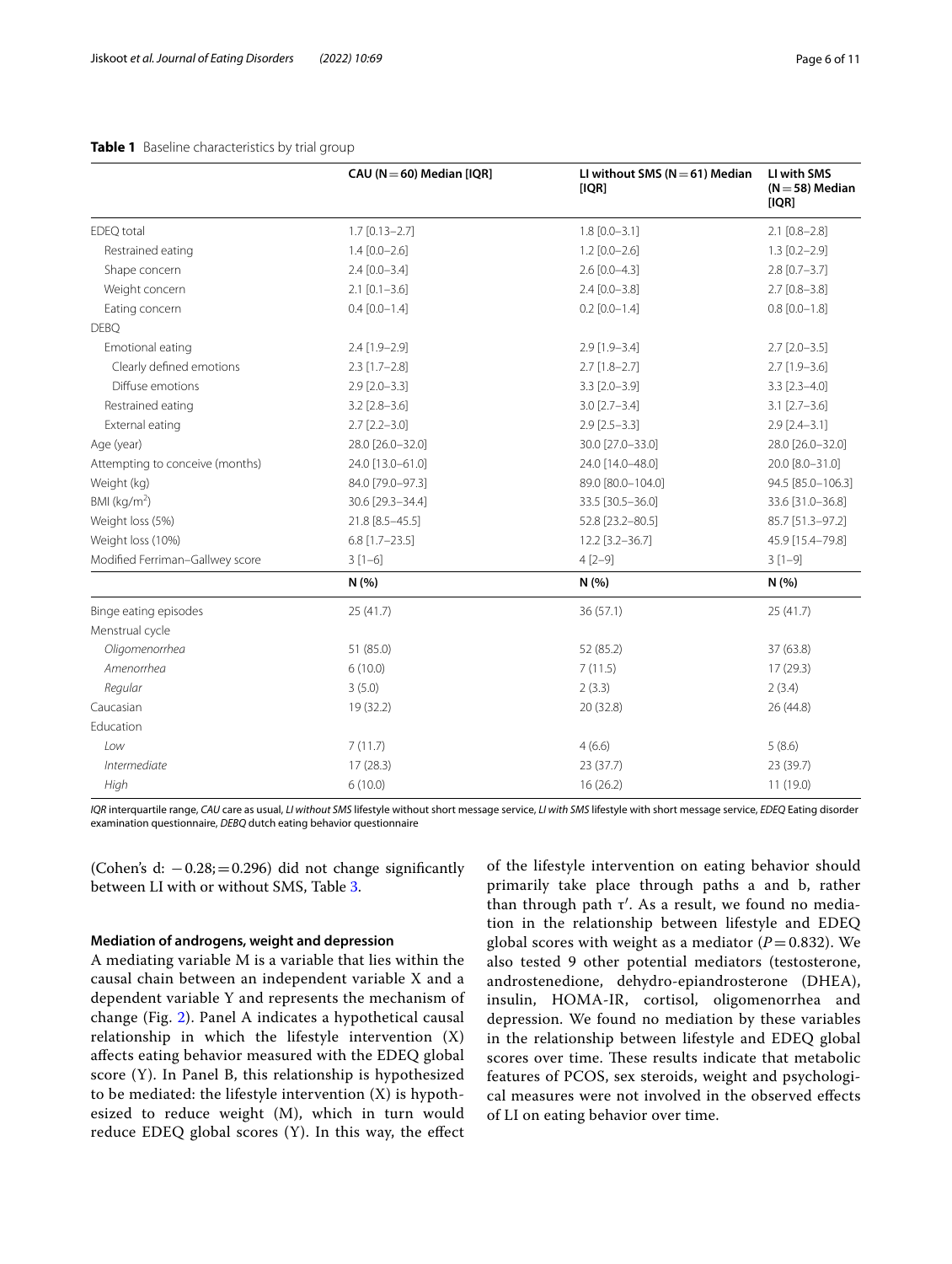| Group                 | <b>Baseline</b> | 3 months<br>Estimate | 6 months<br><b>Estimate</b> | 9 months<br><b>Estimate</b> | 12 months<br>Estimate | Change baseline-12 months |             |           | P value |
|-----------------------|-----------------|----------------------|-----------------------------|-----------------------------|-----------------------|---------------------------|-------------|-----------|---------|
|                       | <b>Estimate</b> |                      |                             |                             |                       | Estimate                  | Percent (%) | Cohen's d |         |
| <b>EDEQ</b> total     |                 |                      |                             |                             |                       |                           |             |           |         |
| CAU                   | 1.8             | 2.2                  | 2.4                         | 2.5                         | 2.6                   | $+0.8$                    | $+47.5$     | 0.66      | 0.007   |
| LI.                   | 1.9             | 1.9                  | 1.8                         | 1.8                         | 1.8                   | $-0.1$                    | $-4.2$      | $-0.06$   |         |
| LI without SMS        | 1.9             | 1.8                  | 1.7                         | 1.7                         | 1.6                   | $-0.3$                    | $-13.0$     | $-0.19$   | 0.399   |
| LI with SMS           | 1.9             | 2.0                  | 2.0                         | 2.0                         | 2.0                   | $+0.1$                    | $+5.35$     | 0.08      |         |
| <b>EDEQ</b> restraint |                 |                      |                             |                             |                       |                           |             |           |         |
| CAU                   | 1.7             | 2.3                  | 2.6                         | 2.7                         | 2.8                   | $+1.1$                    | $+62.8$     | 0.81      | 0.254   |
| LI.                   | 1.6             | 1.9                  | 2.0                         | 2.1                         | 2.1                   | 0.6                       | $+37.7$     | 0.44      |         |
| LI without SMS        | 1.5             | 1.6                  | 1.6                         | 1.6                         | 1.6                   | $+0.1$                    | $+7.2$      | 0.08      | 0.015   |
| LI with SMS           | 1.6             | 2.3                  | 2.6                         | 2.8                         | 2.9                   | $+1.3$                    | $+82.8$     | 1.0       |         |
| EDEQ shape concern    |                 |                      |                             |                             |                       |                           |             |           |         |
| CAU                   | 2.3             | 2.7                  | 2.9                         | 3.0                         | 3.0                   | $+0.8$                    | $+35.1$     | 0.45      | 0.016   |
| $\Box$                | 2.5             | 2.3                  | 2.2                         | 2.2                         | 2.1                   | $-0.3$                    | $-14.0$     | $-0.20$   |         |
| LI without SMS        | 2.5             | 2.3                  | 2.2                         | 2.2                         | 2.1                   | $-0.4$                    | $-15.8$     | $-0.22$   | 0.992   |
| LI with SMS           | 2.5             | 2.3                  | 2.2                         | 2.1                         | 2.1                   | $-0.4$                    | $-15.7$     | $-0.22$   |         |
| EDEQ weight concern   |                 |                      |                             |                             |                       |                           |             |           |         |
| CAU                   | 2.3             | 2.8                  | 3.0                         | 3.1                         | 3.2                   | $+0.9$                    | $+41.8$     | 0.57      | 0.007   |
| $\Box$                | 2.4             | 2.3                  | 2.2                         | 2.2                         | 2.1                   | $-0.3$                    | $-11.3$     | $-0.17$   |         |
| LI without SMS        | 2.4             | 2.2                  | 2.1                         | 2.1                         | 2.0                   | $-0.4$                    | $-15.8$     | $-0.23$   | 0.790   |
| LI with SMS           | 2.4             | 2.3                  | 2.2                         | 2.2                         | 2.2                   | $-0.2$                    | $-9.5$      | $-0.14$   |         |
| EDEQ eating concern   |                 |                      |                             |                             |                       |                           |             |           |         |
| CAU                   | 0.9             | 1.1                  | 1.2                         | 1.3                         | 1.4                   | $+0.5$                    | $+56.1$     | 0.43      | 0.116   |
| $\sqcup$              | 1.0             | 1.0                  | 1.0                         | 1.0                         | 1.0                   | 0.0                       | $+2.6$      | 0.02      |         |
| LI without SMS        | 0.9             | 0.9                  | 0.9                         | 0.9                         | 0.9                   | 0.0                       | $+1.9$      | 0.02      | 0.954   |
| LI with SMS           | 1.1             | 1.1                  | 1.1                         | 1.1                         | 1.1                   | 0.0                       | $+3.7$      | 0.04      |         |

### <span id="page-6-0"></span>**Table 2** EDEQ total and subscales estimates

*EDEQ* Eating Disorder Examination Questionnaire, *CAU* Care as Usual, *LI* lifestyle, *LI without SMS* lifestyle without short message service, *LI with SMS* lifestyle with short message service, Cohen's D: 0.20 = small effect, 0.50 = medium effect and 0.80 = a large effect

## **Discussion**

To the best of our knowledge, we performed one of the largest RCT investigating weight loss during a threecomponent CBT LI intervention in women with PCOS. Several one- or two component interventions achieved short-term weight loss in women with PCOS [\[52\]](#page-10-4) and did not examine eating behavior. We thus performed an analysis of the eating behavior data that was collected in the RCT. In accordance with our hypothesis, disordered eating behavior improved during a three-component LI program which combined nutritional advice, exercise and cognitive behavioral therapy while women in CAU developed more disordered eating behavior. We found a medium to large efect size (expressed in Cohen's D) for the changes in eating behavior when we compared the effects of LI to CAU. This suggest that the lifestyle intervention is more efective than CAU to change eating behavior in women with PCOS. During our three-component LI intervention, women lost weight [[53\]](#page-10-5) while disordered eating behavior improved. Suggesting that the combination of the three-components are also efective for changes in eating behavior. During the study period, no diferences in eating behavior were observed in the LI intervention with SMS compared to the LI without SMS. Suggesting that the additional SMS was not more efective for changes in eating behavior than the regular LI. We only found an exception for the EDEQ restraint subscale, whereas LI with additional SMS resulted in more dietary restraint. Based on previous studies, the relationship between dietary restraint and weight remains inconclusive. In some studies, dietary restraint was associated with a higher BMI [\[54](#page-10-6)] but also with a higher intake of healthy foods [[55](#page-10-7)]. In line with our results, a study by Keränen and colleagues showed that restraint behavior increased more during a lifestyle intervention than in the control group. Especially in successful participants there was an increase in dietary restraint and a decrease in emotional and uncontrolled eating [\[56](#page-10-8)]. In a lifestyle intervention performed by Nurkkala and colleagues, cognitive restraint improved more in a lifestyle intervention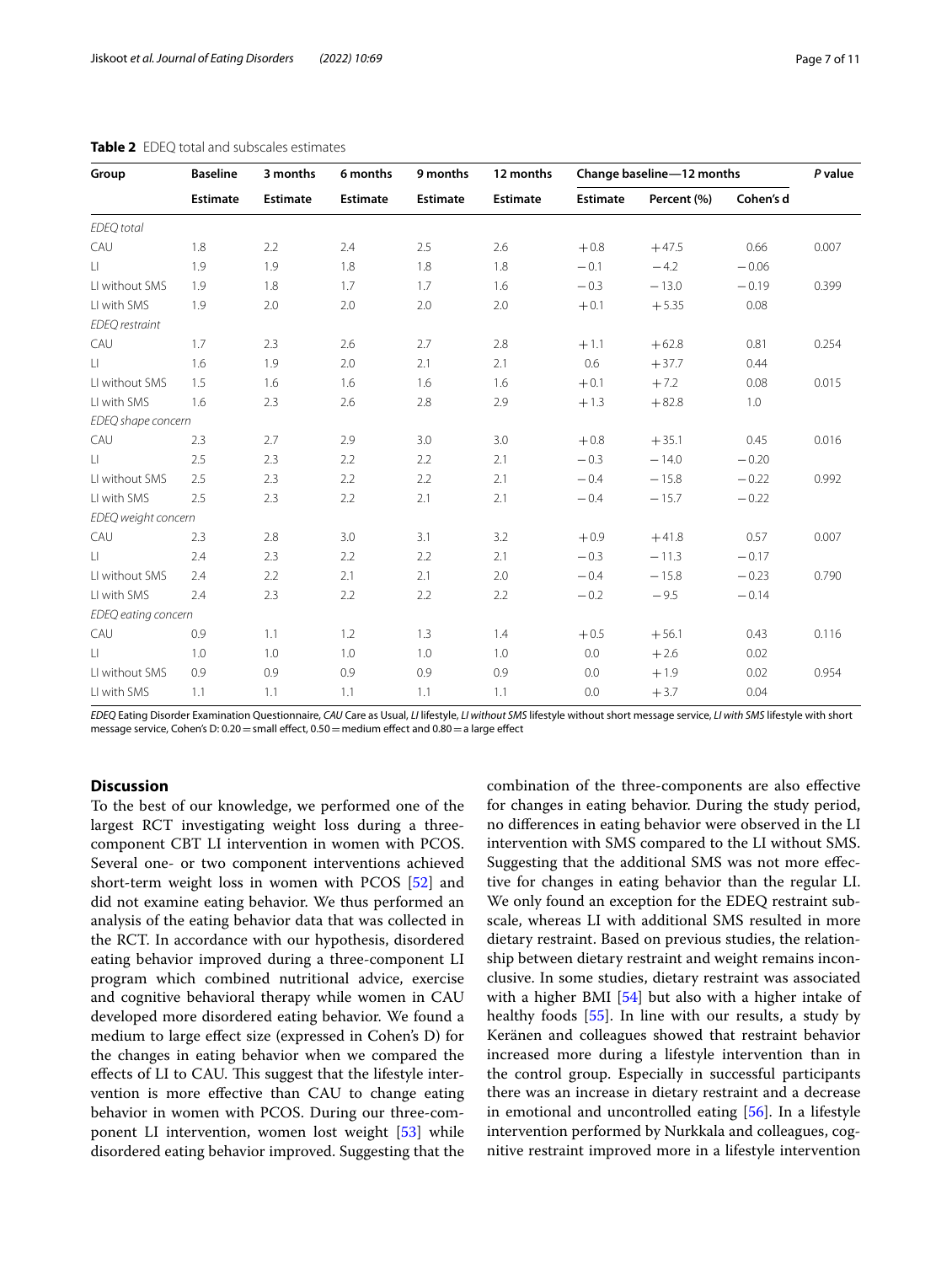| Group                         | <b>Baseline</b> | 3 months        | 6 months        | 9 months        | 12 months       | Change baseline-12 months |             |           | P value |
|-------------------------------|-----------------|-----------------|-----------------|-----------------|-----------------|---------------------------|-------------|-----------|---------|
|                               | <b>Estimate</b> | <b>Estimate</b> | <b>Estimate</b> | <b>Estimate</b> | <b>Estimate</b> | <b>Estimate</b>           | Percent (%) | Cohen's d |         |
| DEBQ emotions                 |                 |                 |                 |                 |                 |                           |             |           |         |
| CAU                           | 3.2             | 3.3             | 3.4             | 3.4             | 3.5             | $-0.2$                    | $-8.3$      | $-0.20$   | 0.311   |
| $\Box$                        | 3.2             | 3.3             | 3.3             | 3.4             | 3.4             | $-0.4$                    | $-15.2$     | $-0.44$   |         |
| LI without SMS                | 3.1             | 3.2             | 3.2             | 3.2             | 3.3             | $-0.4$                    | $-13.4$     | $-0.36$   | 0.471   |
| LI with SMS                   | 3.2             | 3.4             | 3.5             | 3.6             | 3.6             | $-0.5$                    | $-19.6$     | $-0.53$   |         |
| DEBQ diffuse emotions         |                 |                 |                 |                 |                 |                           |             |           |         |
| CAU                           | 2.6             | 2.5             | 2.5             | 2.4             | 2.4             | $-0.2$                    | $-6.1$      | $-0.14$   | 0.181   |
| LI.                           | 3.1             | 2.8             | 2.7             | 2.6             | 2.6             | $-0.5$                    | $-15.9$     | $-0.45$   |         |
| LI without SMS                | 3.0             | 2.7             | 2.6             | 2.5             | 2.5             | $-0.5$                    | $-17.0$     | $-0.44$   | 0.855   |
| LI with SMS                   | 3.1             | 2.9             | 2.8             | 2.7             | 2.7             | $-0.5$                    | $-14.7$     | $-0.40$   |         |
| DEBQ clearly defined emotions |                 |                 |                 |                 |                 |                           |             |           |         |
| CAU                           | 2.2             | 2.1             | 2.1             | 2.0             | 2.0             | $-0.2$                    | $-9.3$      | $-0.22$   | 0.457   |
| $\Box$                        | 2.6             | 2.4             | 2.3             | 2.3             | 2.2             | $-0.4$                    | $-14.4$     | $-0.39$   |         |
| LI without SMS                | 2.6             | 2.4             | 2.4             | 2.3             | 2.3             | $-0.3$                    | $-11.1$     | $-0.28$   | 0.296   |
| LI with SMS                   | 2.6             | 2.3             | 2.2             | 2.1             | 2.1             | $-0.6$                    | $-21.7$     | $-0.57$   |         |
| DEBQ restraint                |                 |                 |                 |                 |                 |                           |             |           |         |
| CAU                           | 3.2             | 3.3             | 3.4             | 3.4             | 3.5             | $+0.3$                    | $+9.8$      | 0.35      | 0.761   |
| $\Box$                        | 3.2             | 3.3             | 3.3             | 3.4             | 3.4             | $+0.2$                    | $+7.4$      | 0.26      |         |
| LI without SMS                | 3.1             | 3.2             | 3.2             | 3.2             | 3.3             | $+0.1$                    | $+4.8$      | 0.19      | 0.372   |
| LI with SMS                   | 3.2             | 3.4             | 3.5             | 3.6             | 3.6             | $+0.4$                    | $+10.9$     | 0.45      |         |
| DEBQ external                 |                 |                 |                 |                 |                 |                           |             |           |         |
| CAU                           | 2.6             | 2.5             | 2.5             | 2.5             | 2.5             | $-0.1$                    | $-4.8$      | $-0.22$   | 0.675   |
| LL.                           | 2.9             | 2.8             | 2.7             | 2.7             | 2.7             | $-0.2$                    | $-6.3$      | $-0.32$   |         |
| LI without SMS                | 2.9             | 2.8             | 2.7             | 2.7             | 2.6             | $-0.3$                    | $-9.5$      | $-0.49$   | 0.142   |
| LI with SMS                   | 2.8             | 2.8             | 2.8             | 2.8             | 2.8             | $-0.1$                    | $-1.9$      | $-0.09$   |         |

## <span id="page-7-0"></span>**Table 3** DEBQ subscales estimates

*DEBQ* dutch eating behavior questionnaire, *CAU* care as usual, *LI* lifestyle, *LI without SMS* lifestyle without short message service, *LI with SMS* lifestyle with short message service, Cohen's D: 0.20 = small effect, 0.50 = medium effect and 0.80 = a large effect



<span id="page-7-1"></span>than in the control group [\[57](#page-10-9)]. Some researchers suggested that a rigid and a fexible form of dietary restraint exist  $[58]$  $[58]$ . The rigid form was associated with a more disordered eating pattern and binge eating. The flexible form was characterized by a less disordered eating pattern and more weight loss success. In our study, dietary restraint increased both in CAU and in LI with SMS while the latter resulted in the highest amount of weight loss  $[38]$ . Therefore, it could be speculated that the increase in dietary restraint was positive for participants in the LI group but not for the CAU group. Suggesting that the strict and fexible form of restraint eating might have played a role in this group of women. Unfortunately, the two forms of restraint eating can only be examined with the Eating Inventory and not by the EDEQ or DEBQ questionnaires that we have used in this study. Therefore, we cannot conclude if the fexible form of restraint eating improved in the LI and worsened in CAU to explain the diferences we found.

Within the general population, risk factors for disordered eating were associated with psychosocial, demographic, environmental and genetic factors [[59](#page-10-11)[–61](#page-10-12)]. It is unclear why so many women with PCOS have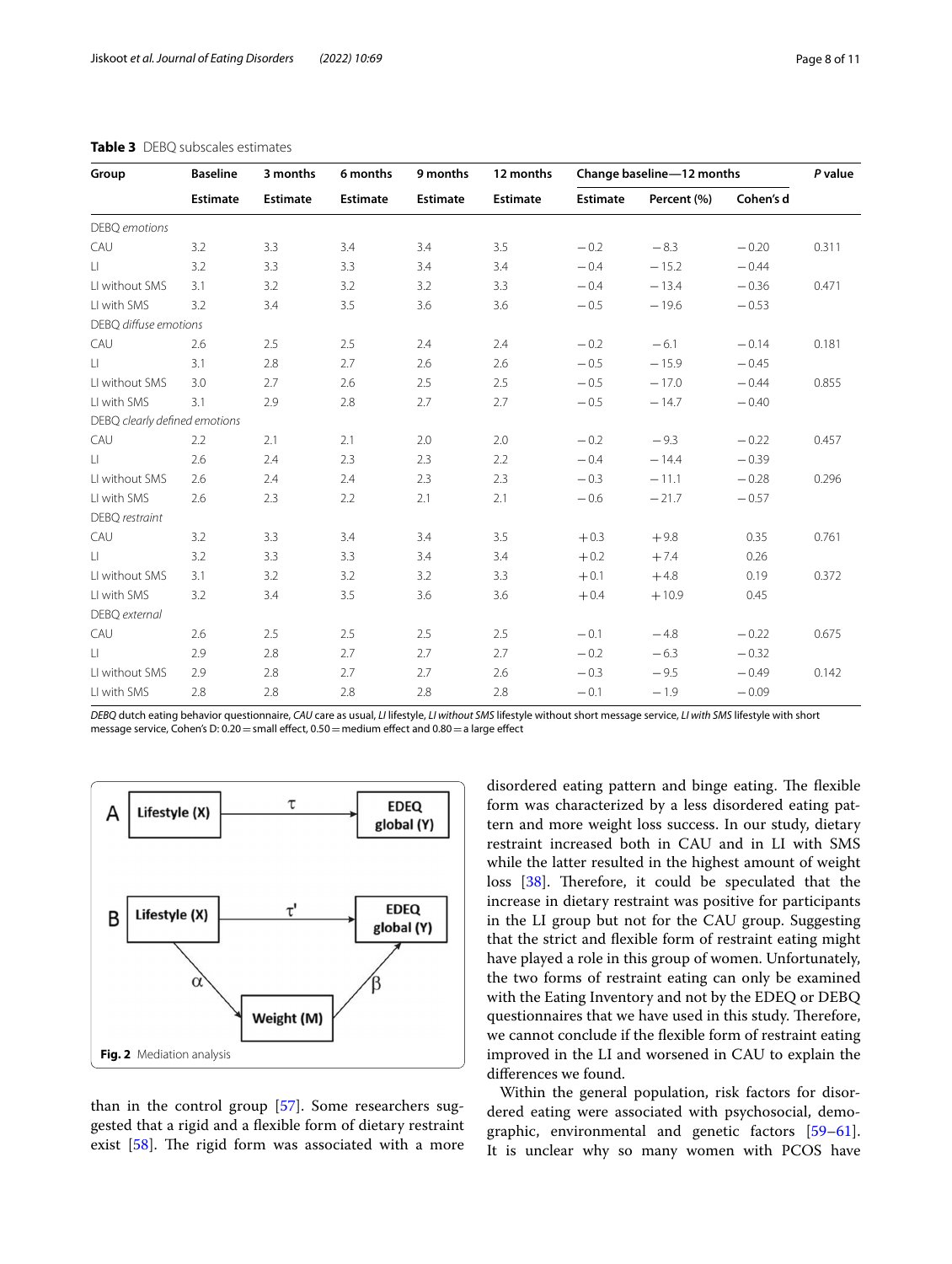disordered eating behaviors. The current literature suggests that distress, low self-esteem [\[62](#page-10-13)] and depression [[32\]](#page-9-29) were associated with disordered eating in women with PCOS. This is in line with the general population where higher depression scores were related to eating disorders  $[63]$ . Therefore, we tested different mediators in the relationship between lifestyle treatment and changes in disordered eating behavior. Surprisingly, we found no signifcant mediation by weight or depression scores that could explain the changes in eating behavior during the lifestyle treatment. We also tested other potential mediators since a relationship between high levels of androgens and binge eating was found in the general population [[64\]](#page-10-15). In women with PCOS, a connection between high androgen levels, polycystic ovaries and behavioral defcits such as impulsivity was suggested, which could make women with PCOS more vulnerable for bulimia nervosa [[65\]](#page-10-16). Others also suggested that the irregular menstrual cycle (oligomenorrhea) [\[66,](#page-10-17) [67](#page-10-18)] or high levels of insulin [[30\]](#page-9-27) may lead to increased hunger and psychological distress, which could result in more binge eating. However, we found no mediation by weight, depression, androgens, insulin, HOMA-IR, cortisol or oligomenorrhea. This could suggest that the lifestyle intervention itself and not depression, weight or androgens were involved in the changes in eating behavior that were observed during the lifestyle intervention.

A limitation of the present trial is that we observed high drop-outs rates comparable to other obesity treatments in the general population [[68](#page-10-19), [69](#page-10-20)]. In lifestyle programs designed for women with PCOS drop-out rates of around 25% were reported. It is still unclear if patient or intervention related factors are related to drop-out [\[70](#page-10-21)]. Drop-outs could efected the results of many lifestyle interventions because outcomes were most of the times based on complete cases analyses. Complete cases analyses can overestimate weight loss because study completers achieve more weight loss than drop-outs [[71\]](#page-10-22). To prevent these overestimations, we have chosen a statistical method that included all available data even if participants dropped out during the study period. Despite an overall drop-out rate of 63.4%, the mixed multilevel model was based on a high number of measurements (394 in total) belonging to 183 participants.

Future research should examine whether women with PCOS and diferent types of eating behavior beneft from surgical or nonsurgical weight loss interventions. Based on the mechanisms and etiology of the diferent eating behaviors, a diferent treatment seems required for each behavior to achieve weight loss [[22](#page-9-19)]. At the moment, we are performing a new RCT to test the efects of gastric bypass surgery versus the current three-component lifestyle intervention in women with PCOS. Especially to examine which

treatment works best for this large and diverse group of women.

## **Conclusions**

Treatment by a three-component lifestyle program that combined nutritional advice, exercise and CBT resulted in a medium to large efect size and signifcant improvements in disordered eating behavior compared to CAU. Neither weight loss, depression, testosterone, androstenedione, DHEA, insulin, HOMA-IR nor cortisol did mediate this efect. A multidisciplinary lifestyle treatment is efective to improve disordered eating behavior in women with PCOS.

#### **Acknowledgements**

We thank the entire PCOS team of the Erasmus MC.

#### **Author contributions**

GJ, ADL, RT, AB, JL and JB and made substantial contributions to the conceptualization, study design, execution, implementation and writing of this paper. GJ and RT performed the formal statistical analyses. All authors read and approved the fnal manuscript.

#### **Author information**

Geranne Jiskoot works as a psychologist and obtained a master degree in epidemiology in 2014. She is a PhD Candidate at the Division of Reproductive Endocrinology and Infertility and at the Department of Medical Psychology and Psychotherapy of the Erasmus MC. Her main research interests include lifestyle treatment in women with Polycystic Ovary Syndrome (PCOS) and the emotional aspects of women dealing with premature ovarian insufficiency (POI).

#### **Funding**

The study was supported by an institutional grant for a PhD position.

#### **Availability of data and materials**

The datasets used and/or analysed during the current study are available from the corresponding author on reasonable request.

#### **Declarations**

#### **Ethics approval and consent to participate**

This study was approved by the Medical Research Ethics Committee of the Erasmus MC in Rotterdam; reference number MEC 2008-337.

## **Consent for publication**

Not applicable.

## **Competing interests**

GJ, ADL, RT, AB, and JB have nothing to declare. JL has received unrestricted research grants from Ansh Labs, Ferring and Roche Diagnostics. He received consultancy fees from the following companies: Ansh Labs, Ferring, Roche Diagnostics, and Titus Healthcare.

#### **Author details**

<sup>1</sup> Division of Reproductive Endocrinology and Infertility, Department of Obstetrics and Gynecology, Erasmus MC, P.O. Box 2040, 3000 CA Rotterdam, The Netherlands. <sup>2</sup> Department of Psychiatry, Section Medical Psychology and Psychotherapy, Erasmus MC, P.O. Box 2040, 3000 CA Rotterdam, The Netherlands.

Received: 3 February 2022 Accepted: 6 May 2022Published online: 17 May 2022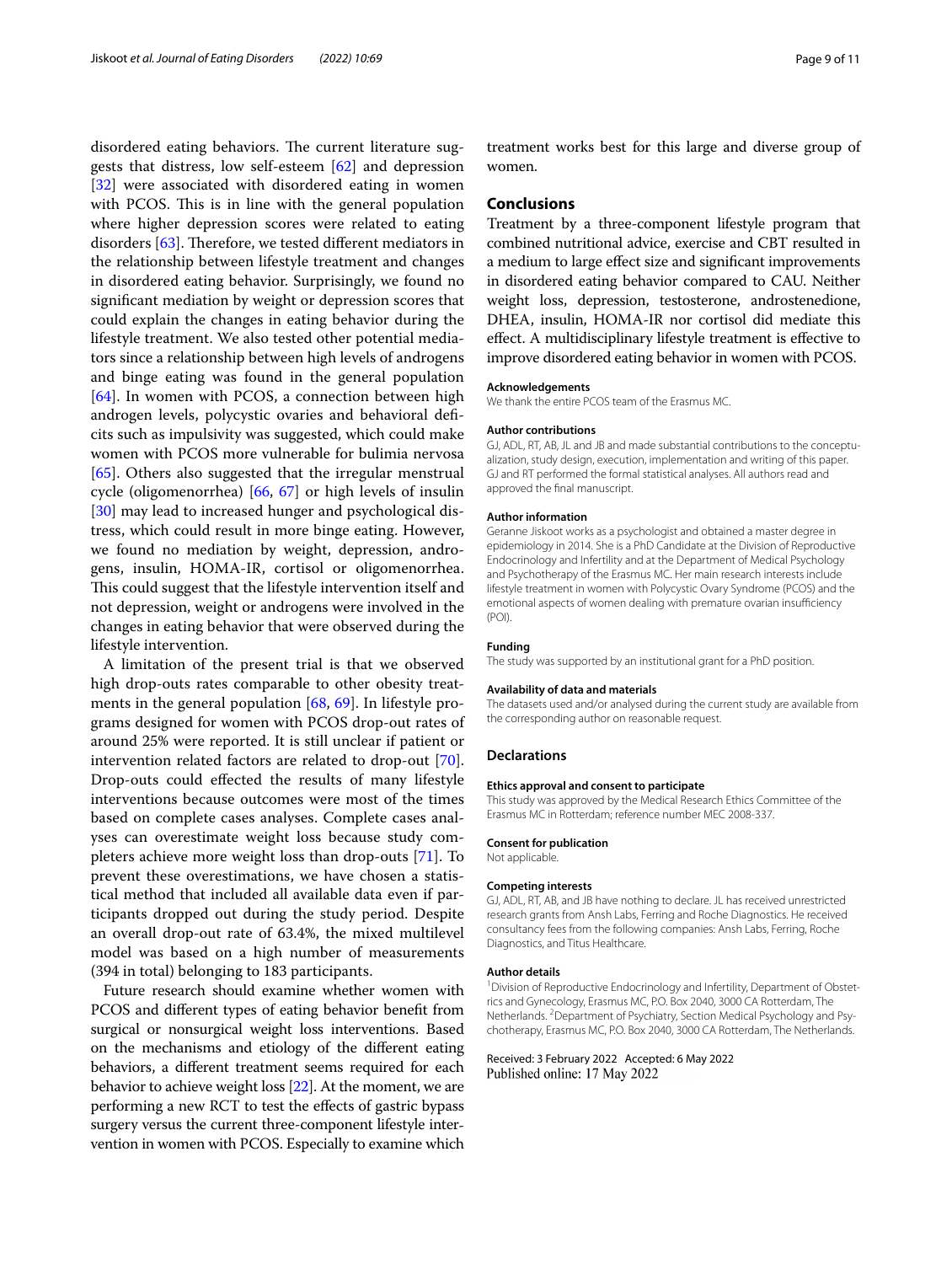#### **References**

- <span id="page-9-0"></span>1. March WA, Moore VM, Willson KJ, Phillips DI, Norman RJ, Davies MJ. The prevalence of polycystic ovary syndrome in a community sample assessed under contrasting diagnostic criteria. J Hum Reprod. 2010;25(2):544–51.
- 2. Bozdag G, Mumusoglu S, Zengin D, Karabulut E, Yildiz BO. The prevalence and phenotypic features of polycystic ovary syndrome: a systematic review and meta-analysis. Hum Reprod. 2016;31(12):2841–55.
- <span id="page-9-1"></span>Azziz R, Carmina E, Chen Z, Dunaif A, Laven JS, Legro RS, et al. Polycystic ovary syndrome. Nat Rev Dis Primers. 2016;2:16057.
- <span id="page-9-2"></span>4. Rotterdam EA-SPcwg. Revised 2003 consensus on diagnostic criteria and long-term health risks related to polycystic ovary syndrome (PCOS). Hum Reprod. 2004;19(1):41–7.
- <span id="page-9-3"></span>5. Rotterdam EA-SPCWG. Revised 2003 consensus on diagnostic criteria and long-term health risks related to polycystic ovary syndrome. Fertil Steril. 2004;81(1):19–25.
- <span id="page-9-4"></span>6. Laven JS, Imani B, Eijkemans MJ, Fauser BC. New approach to polycystic ovary syndrome and other forms of anovulatory infertility. Obstet Gynecol Surv. 2002;57(11):755–67.
- <span id="page-9-5"></span>7. Lim SS, Davies MJ, Norman RJ, Moran LJ. Overweight, obesity and central obesity in women with polycystic ovary syndrome: a systematic review and meta-analysis. Hum Reprod Update. 2012;18(6):618–37.
- <span id="page-9-6"></span>8. Teede ML. Polycystic ovary syndrome: a complex condition with psychological, reproductive and metabolic manifestations that impacts on health across the lifespan. BMC Med. 2010;8:41.
- <span id="page-9-7"></span>9. Meun C, Franco OH, Dhana K, Jaspers L, Muka T, Louwers Y, et al. High androgens in postmenopausal women and the risk for atherosclerosis and cardiovascular disease: the Rotterdam study. J Clin Endocrinol Metab. 2018;103(4):1622–30.
- <span id="page-9-8"></span>10. Stepto NK, Cassar S, Joham AE, Hutchison SK, Harrison CL, Goldstein RF, et al. Women with polycystic ovary syndrome have intrinsic insulin resistance on euglycaemic–hyperinsulaemic clamp. Hum Reprod. 2013;28(3):777–84.
- <span id="page-9-9"></span>11. Veltman-Verhulst SM, Boivin J, Eijkemans MJ, Fauser BJ. Emotional distress is a common risk in women with polycystic ovary syndrome: a systematic review and meta-analysis of 28 studies. Hum Reprod Update. 2012;18(6):638–51.
- 12. Cooney L, Sammel D. High prevalence of moderate and severe depressive and anxiety symptoms in polycystic ovary syndrome: a systematic review and meta-analysis. Hum Reprod. 2017;32(5):1075–91.
- <span id="page-9-10"></span>13. Teede H, Deeks A, Moran L. Polycystic ovary syndrome: a complex condition with psychological, reproductive and metabolic manifestations that impacts on health across the lifespan. BMC Med. 2010;8:41.
- <span id="page-9-11"></span>14. Teede H, Deeks A, Moran L. Polycystic ovary syndrome: a complex condition with psychological, reproductive and metabolic manifestations that impacts on health across the lifespan. BMC Med. 2010;8:41.
- <span id="page-9-12"></span>15. American Psychiatric A. Diagnostic and statistical manual of mental disorders (DSM-5®): American Psychiatric Pub; 2013.
- <span id="page-9-13"></span>16. Fairburn CG, Bohn K. Eating disorder NOS (EDNOS): an example of the troublesome "not otherwise specifed"(NOS) category in DSM-IV. Behav Res Ther. 2005;43(6):691–701.
- <span id="page-9-14"></span>17. American Psychiatric A. American Psychiatric Association Practice Guidelines for the treatment of psychiatric disorders: compendium 2006: American Psychiatric Pub; 2006.
- <span id="page-9-15"></span>18. Van Strien T, Frijters JER, Bergers GPA, Defares PB. The dutch eating behavior questionnaire (DEBQ) for assessment of restrained, emotional, and external eating behavior. Int J Eat Disord. 1986;5(2):295–315.
- <span id="page-9-16"></span>19. van Strien T, Cebolla A, Etchemendy E, Gutierrez-Maldonado J, Ferrer-Garcia M, Botella C, et al. Emotional eating and food intake after sadness and joy. Appetite. 2013;66:20–5.
- <span id="page-9-17"></span>20. Van Strien T, Herman CP, Verheijden MW. Eating style, overeating, and overweight in a representative dutch sample. Does external eating play a role? Appetite. 2009;52(2):380–7.
- <span id="page-9-18"></span>21. Polivy J, Herman PC. Restrained eating. Obesity. 1980:208–25.
- <span id="page-9-19"></span>22. van Strien T. Causes of emotional eating and matched treatment of obesity. Curr DiabRep. 2018;18(6):35.
- <span id="page-9-20"></span>23. Lowe MR, Thomas JG. Measures of restrained eating: conceptual evolution and psychometric update. Handb Assess Methods Obes Eat Behav 2009:137–85.
- <span id="page-9-21"></span>24. Stroebe W. Restrained eating and the breakdown of self-regulation. 2008.
- <span id="page-9-22"></span>25. Langeveld M, DeVries JH. The long-term efect of energy restricted diets for treating obesity. Obesity. 2015;23(8):1529–38.
- <span id="page-9-23"></span>26. Bohrer BK, Forbush KT, Hunt TK. Are common measures of dietary restraint and disinhibited eating reliable and valid in obese persons? Appetite. 2015;87:344–51.
- <span id="page-9-24"></span>27. Moffitt R, Haynes A, Mohr P. Treatment beliefs and preferences for psychological therapies for weight management. J Clin Psychol. 2015;71(6):584–96.
- <span id="page-9-25"></span>28. Linardon J, Wade TD, de la Piedad GX, Brennan L. The efficacy of cognitive-behavioral therapy for eating disorders: a systematic review and meta-analysis. J Consult Clin Psychol. 2017;85(11):1080–94.
- <span id="page-9-26"></span>29. Thannickal A, Brutocao C, Alsawas M, Morrow A, Zaiem F, Murad MH, et al. Eating, sleeping and sexual function disorders in women with Polycystic ovary syndrome (PCOS): a systematic review and meta-analysis. Clin Endocrinol (Oxf ). 2020;92(4):338–49.
- <span id="page-9-27"></span>30. Jeanes YM, Reeves S, Gibson EL, Piggott C, May VA, Hart KH. Binge eating behaviours and food cravings in women with polycystic ovary syndrome. Appetite. 2017;109:24–32.
- <span id="page-9-28"></span>31. Lee I, Cooney LG, Saini S, Smith ME, Sammel MD, Allison KC, et al. Increased risk of disordered eating in polycystic ovary syndrome. Fertil Steril. 2017;107(3):796–802.
- <span id="page-9-29"></span>32. Greenwood EA, Pasch LA, Cedars MI, Huddleston HG. Obesity and depression are risk factors for future eating disorder-related attitudes and behaviors in women with polycystic ovary syndrome. Fertil Steril. 2020;113(5):1039–49.
- <span id="page-9-30"></span>33. Larsson I, Hulthen L, Landen M, Palsson E, Janson P, Stener-Victorin E. Dietary intake, resting energy expenditure, and eating behavior in women with and without polycystic ovary syndrome. Clin Nutr. 2016;35(1):213–8.
- <span id="page-9-31"></span>34. Teede H, Misso ML, Costello MF, Dokras A, Laven J, Moran L, et al. Recommendations from the international evidence-based guideline for the assessment and management of polycystic ovary syndrome. Fertil Steril. 2018;110(3):364–79.
- <span id="page-9-32"></span>35. Dalle Grave R, Calugi S, Centis E, Marzocchi R, El Ghoch M, Marchesini G. Lifestyle modifcation in the management of the metabolic syndrome: achievements and challenges. Diabet, Metab Syndr Obes: Targ Ther. 2010;3:373.
- <span id="page-9-33"></span>36. Werrij MQ, Jansen A, Mulkens S, Elgersma HJ, Ament AJ, Hospers HJ. Adding cognitive therapy to dietetic treatment is associated with less relapse in obesity. J Psychosom Res. 2009;67(4):315–24.
- <span id="page-9-34"></span>37. Castelnuovo G, Pietrabissa G, Manzoni GM, Cattivelli R, Rossi A, Novelli M, et al. Cognitive behavioral therapy to aid weight loss in obese patients: current perspectives. Psychol Res Behav Manag. 2017;10:165–73.
- <span id="page-9-35"></span>38. Jiskoot G, Timman R, Beerthuizen A, Dietz de Loos A, Busschbach J, Laven J. Weight reduction through a cognitive behavioral therapy lifestyle intervention in PCOS: the primary outcome of a randomized controlled trial. Obesity. 2020;28(11):2134–41.
- <span id="page-9-36"></span>39. Jiskoot G, Benneheij SH, Beerthuizen A, de Niet JE, de Klerk C, Timman R, et al. A three-component cognitive behavioural lifestyle program for preconceptional weight-loss in women with polycystic ovary syndrome (PCOS): a protocol for a randomized controlled trial. Reprod Health. 2017;14(1):34.
- <span id="page-9-37"></span>40. Brink E, van Rossum C, Postma-Smeets A, Stafeu A, Wolvers D, van Dooren C, et al. Development of healthy and sustainable foodbased dietary guidelines for the Netherlands. Public Health Nutr. 2019;22(13):2419–35.
- <span id="page-9-38"></span>41. Fairburn CG, Beglin SJ. Assessment of eating disorders: interview or selfreport questionnaire? Int J Eat Disord. 1994;16(4):363–70.
- <span id="page-9-39"></span>42. Fairburn CG, Beglin SJ. Eating disorder examination questionnaire. Cognit Behav Ther Eat Disord. 2008;309:313.
- <span id="page-9-40"></span>43. Beck AT, Steer RA, Ball R, Ranieri W. Comparison of beck depression inventories -IA and -II in psychiatric outpatients. J Pers Assess. 1996;67(3):588–97.
- <span id="page-9-41"></span>44. Roderick JAL, Donald BR. Statistical analysis with missing data: John Wiley and Sons, Inc.; 1986.
- <span id="page-9-42"></span>45. Little R, Rubin D. Statistical analysis with missing data. New York: Wiley; 1987.
- <span id="page-9-43"></span>46. Singer JD, Willett JB. Applied longitudinal data analysis: modeling change and event occurrence: Oxford university press; 2003.
- <span id="page-9-44"></span>47. Verbeke G, Molenberghs G. Inference for the marginal model. Linear mixed models for longitudinal data. 2000:55–76.